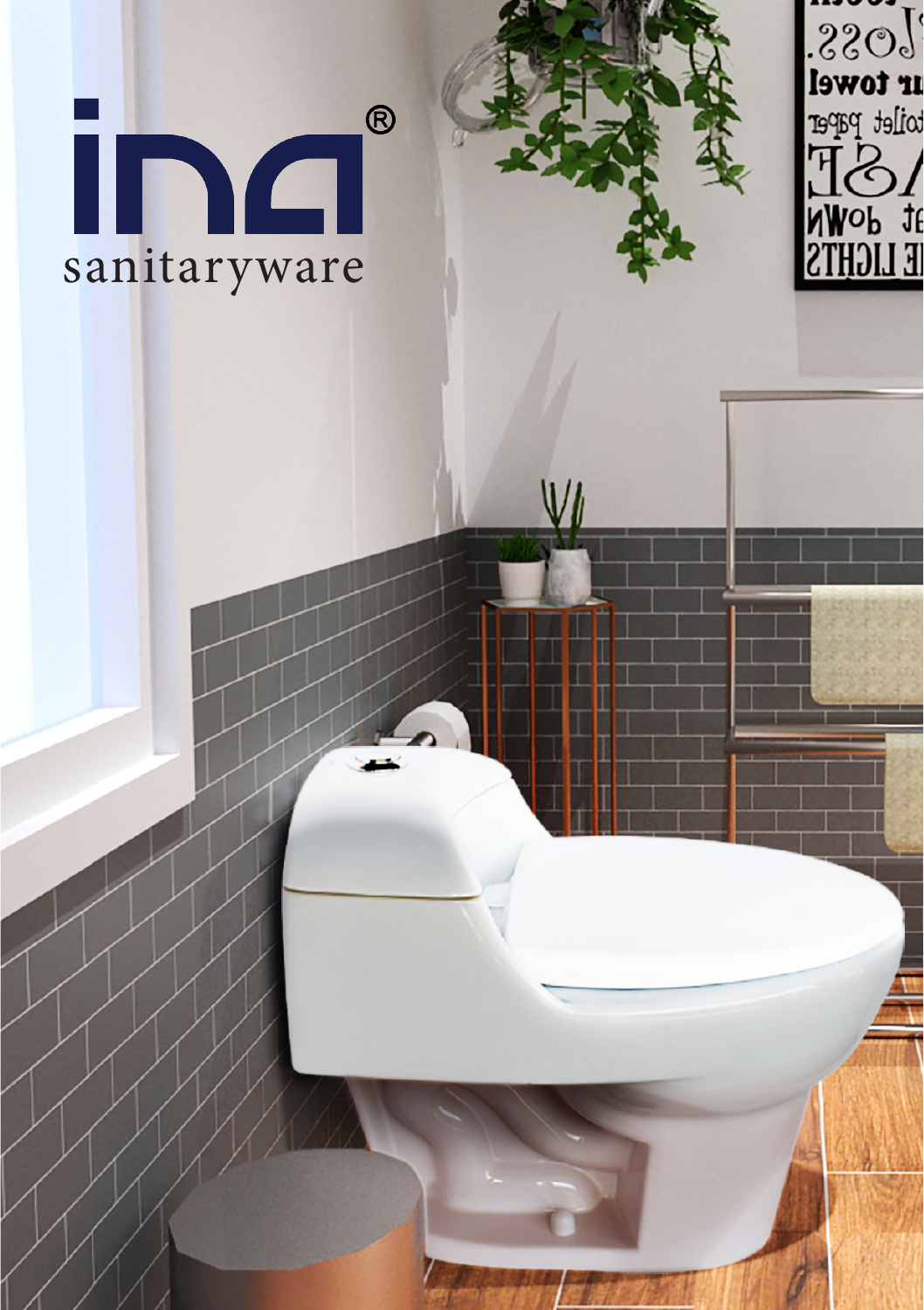## ABOUT US

PT. INAX INTERNATIONAL is the leading Indonesianbased ceramics sanitary ware manufacturer founded in 1978. As a trusted and primary choice for ceramics sanitary products, INA boasts an international management team with over 30 years of collective experience.

Combining top-notch designs, sophisticated manufacturing processes, and reliable quality control, we have been bringing a wide variety of high-quality and on-trend products to our customers for four decades, ranging from wash basins to toilets to sanitary fittings. Our cutting-edge technology ensures that all of our products are manufactured efficiently while adhering to international industry standards.

Celebrating our 40 th anniversary in 2018, we strive to continue improving and expanding our capabilities and services in order to deliver only the best to you.

## **OFFICE**

Semarang Plaza 2nd Floor Block B Jl. H. Agus Salim No, 7 Semarang - Indonesia

TEL. +62-24-8660050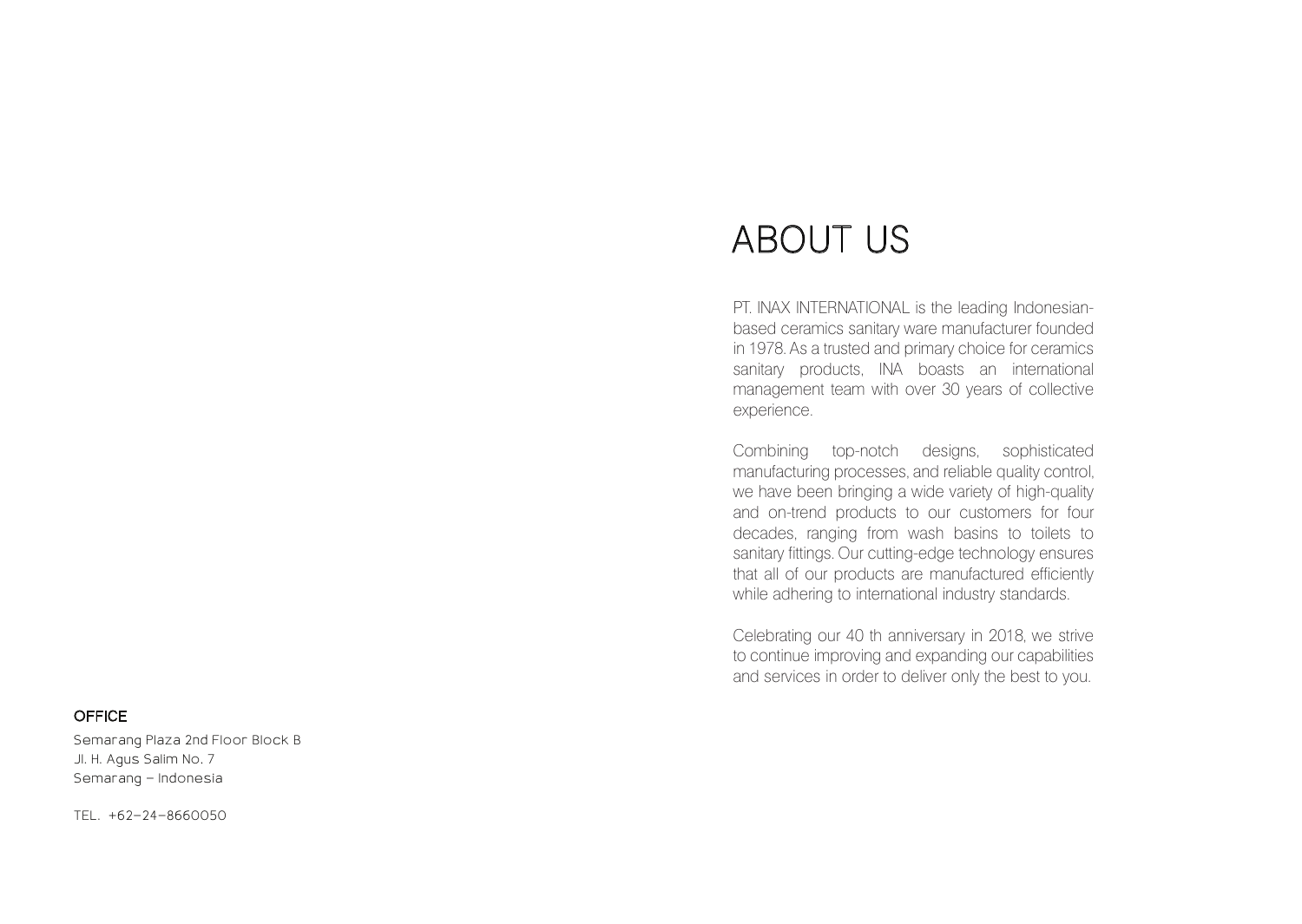

NC-009 siphonic system





C-19 / T-108 wash down system





C-20 / T-20 wash down system





NC-898 siphonic system





C-21 / T-21 wash down system